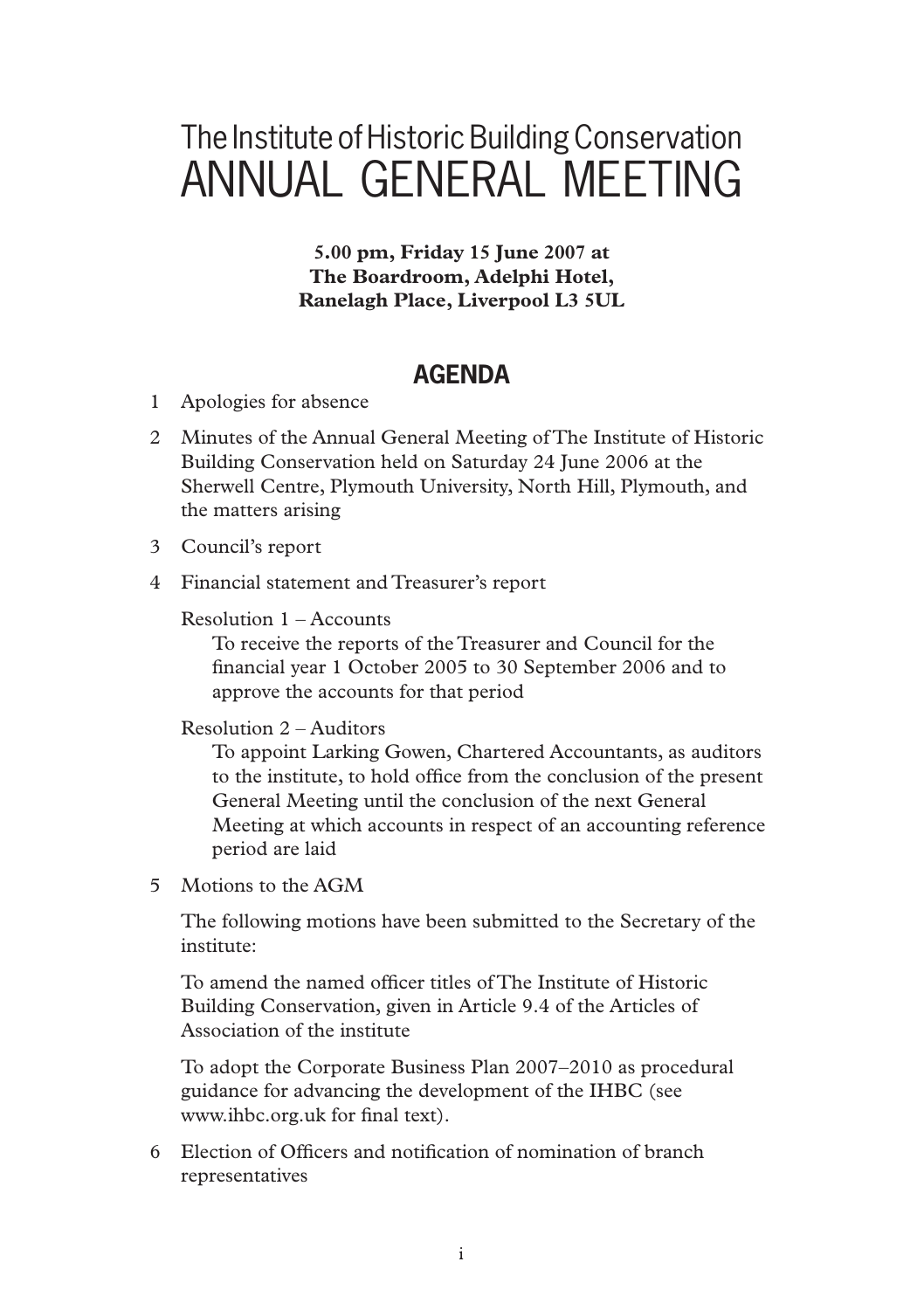# **THE INSTITUTE OF HISTORIC BUILDING CONSERVATION**

www.ihbc.org.uk Registered as a Charity, Number 1061593 Company Limited by Guarantee Registered in England Number 3333780

#### **Registered Office**

3 Stafford Road,Tunbridge Wells, Kent TN2 4QZ

#### **Business Office**

Jubilee House, High Street, Tisbury,Wiltshire SP3 6HA Tel 01747 873133 Fax 01747 871718 admin@ihbc.org.uk

#### **President**

David Lovie 2 Chapel Lane, Alnwick, Northumberland NE66 1TX president@ihbc.org.uk

#### **Chairman**

JohnYates 8 Market Street,Wem, Shrewsbury, Shropshire SY4 5EA chair@ihbc.org.uk

#### **Company Secretary**

Richard Morrice Stafford Road TunbridgeWells Kent TN2 4QZ secretary@ihbc.org.uk

#### **Director**

Seán O'Reilly (Post) The Glasite Meeting House, 33 Barony Street, Edinburgh EH3 6NX director@ihbc.org.uk

These documents were prepared by Richard Morrice and the IHBC National Office.

# **CONTENTS**

| Council's Report for the year ending<br>30 September 2006                                                                                                                                                                   | 2  |
|-----------------------------------------------------------------------------------------------------------------------------------------------------------------------------------------------------------------------------|----|
| Accounts for the year ended<br>30 September 2006                                                                                                                                                                            | 9  |
| Motions to the AGM                                                                                                                                                                                                          | 11 |
| Election of Officers and nomination of<br>branch representatives                                                                                                                                                            | 12 |
| Minutes of the Annual General Meeting of<br>The Institute of Historic Building Conservation<br>held on Friday 23 June 2006 at the<br>Sherwell Centre, Plymouth University,<br>North Hill, Plymouth, and the matters arising | 13 |
|                                                                                                                                                                                                                             |    |

*Cover illustration Liverpool waterfront*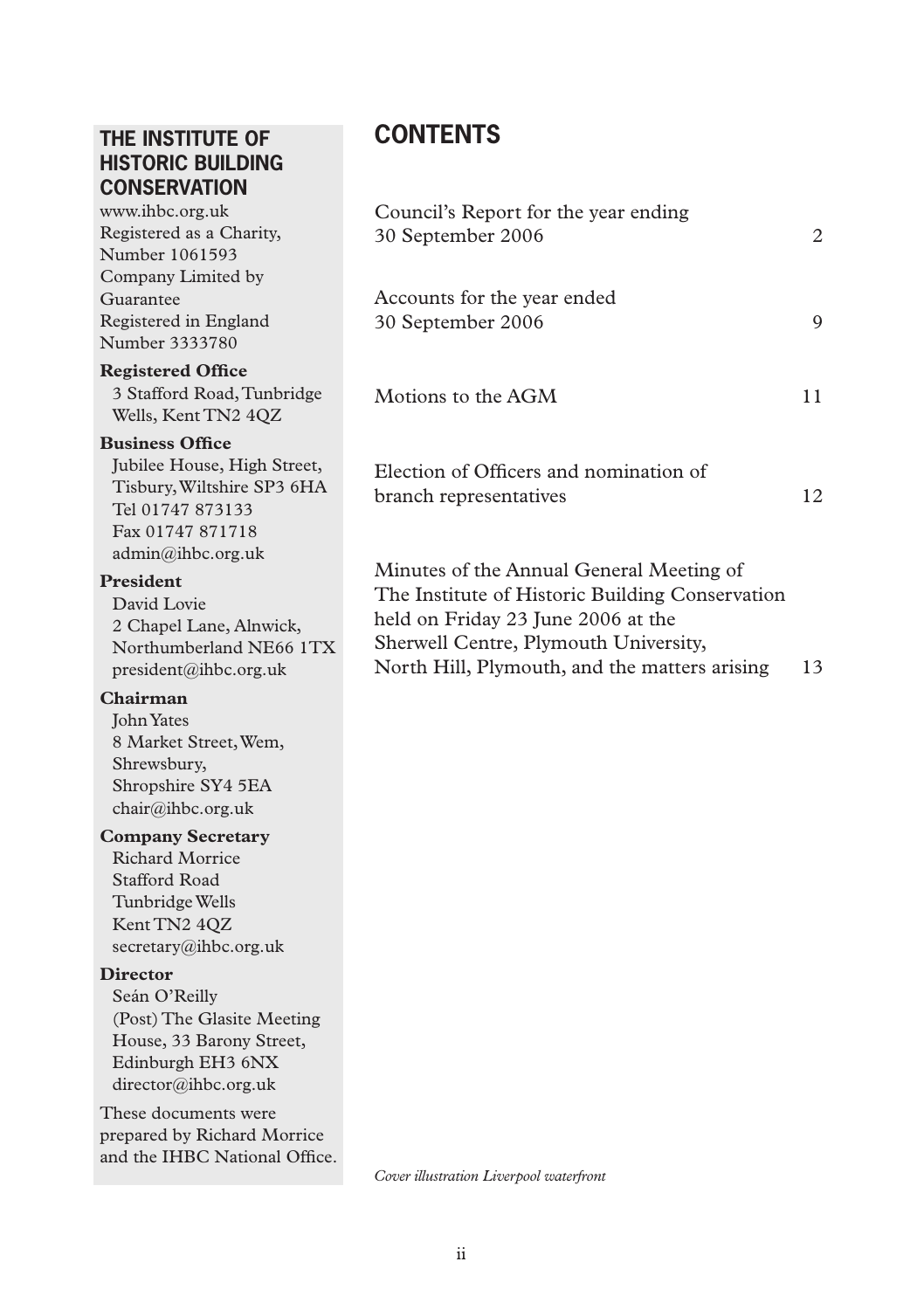

*Annual School delegates at the Royal William Yard, Plymouth in 2006*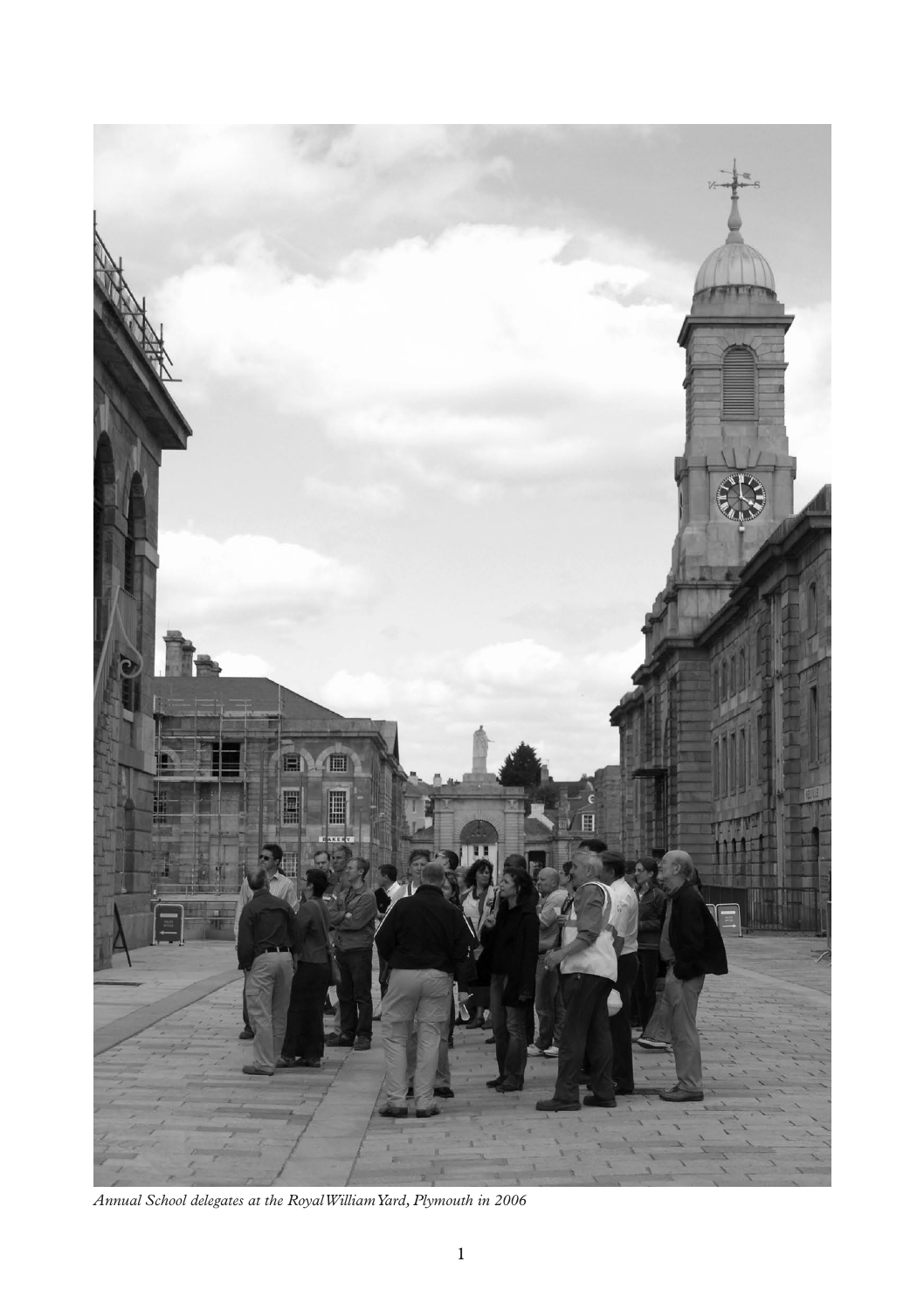# **COUNCIL'S REPORT**

The Council presents its annual report and financial statements for the year ended 30 September 2006.

# **OBJECTIVES**

The IHBC is a company and a charity and exists to promote, for the benefit of the public, the conservation of and education and training in the conservation and preservation of buildings, structures, areas, gardens and landscapes which are of architectural or historical value in the UK insofar as it lies within the duties and responsibilities of any person whose principal professional skills are to provide specialist advice in such conservation and preservation.

# **The IHBC's key activities are:**

- setting standards for conservation practice throughout the UK and Ireland and improving education and training in conservation
- raising the profile of conservation and promoting its role in economic and social regeneration
- – supporting excellence in all aspects of conservation, whether in the identification, analysis, repair and reuse of historic buildings or in new design in historic settings
- stimulating debate on how the role of conservation should develop
- $-$  organising its own training events and further developing its branch network in the UK and Ireland to encourage the continued exchange of information between practitioners at the local level.

## **ORGANISATIONAL STRUCTURE**

The institute is governed by a Council with up to 20 voting members made up of up to nine elected officers (Chair,Vice-Chair, Secretary,Treasurer and five committee chairs) and up to 13 representatives of regional branches, as well as several non-voting officers co-opted by Council, including the President. Council is advised by five committees, each chaired by an elected officer: Finance & Resources Committee, Membership & Ethics Committee, Education,Training & Standards Committee, Policy Committee, and Communications & Outreach Committee.The committees oversee a number of advisory sub-committees, boards and panels.

## **RESULTS**

The gross resources arising in the year amounted to  $\ell$ 196,953 (2005:  $\ell$ 246,449). Overall, the charity's incoming resources exceeded its expenditure by  $f(4,957)$  $(2005; f, 36, 284).$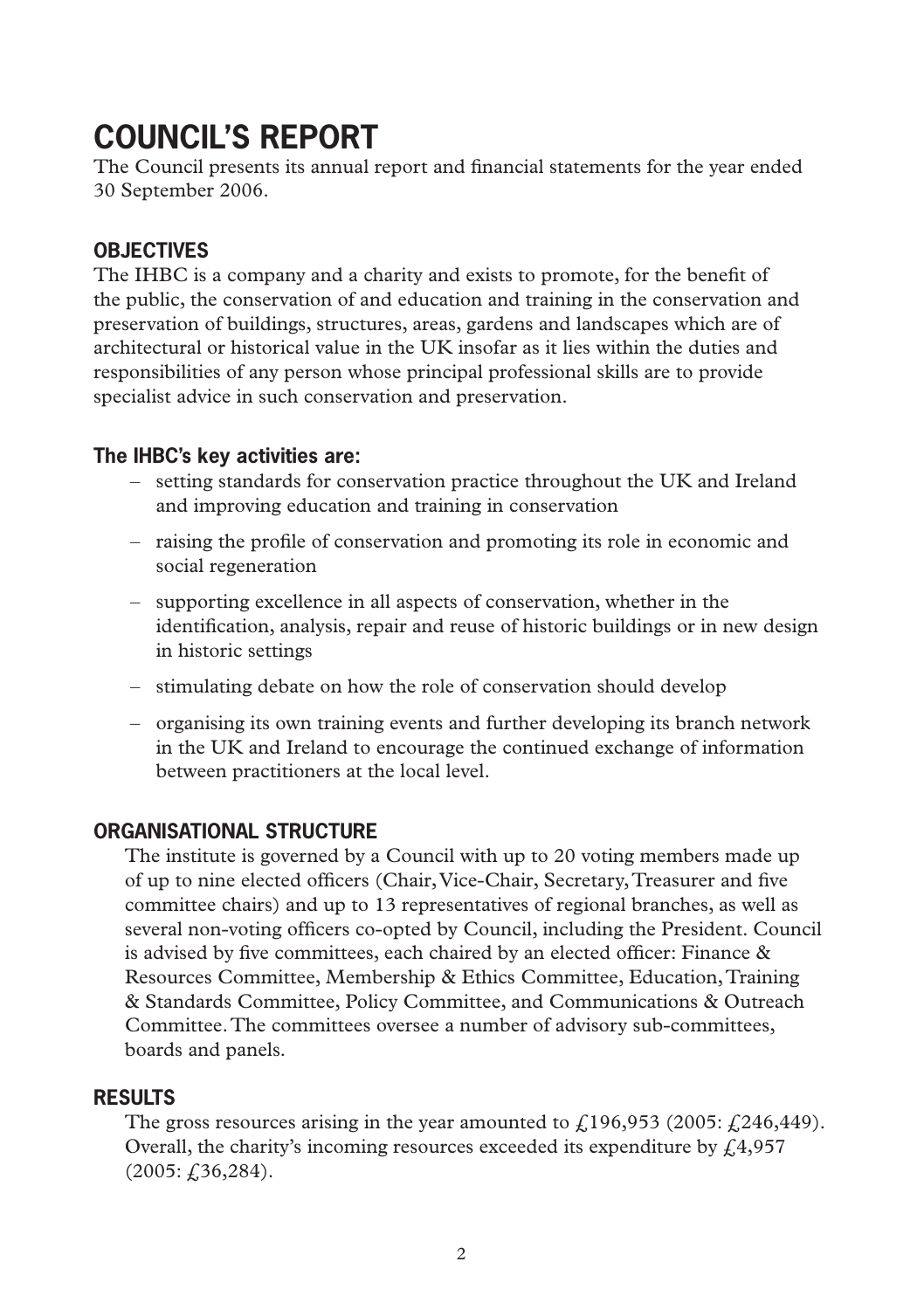# **ACTIVITIES AND DEVELOPMENTS DURING THE YEAR**

This year the institute has really reaped the benefits from a stronger central organisation and new structure, as you will see from the activities set out below. Indeed, the 'virtual headquarters' is attracting envy from comparable organisations weighed down by the rigidity and costs of a conventional office establishment.The institute has been making best use of this administrative agility to ensure that the wonderful and inspiring voluntary effort put in by its members is used efficiently and effectively. It has been a very demanding year indeed for external policy and consultations, particularly in England, and the institute has risen to the challenge again with major contributions to planning and heritage protection policy. At the same time, the organisation has maintained and developed the branch structure as an effective and responsive way of providing a service to its members.

In summary, this year the IHBC has:

- held four council meetings, supported by committee meetings, and the AGM
- • produced five issues of the institute's journal *Context*
- published, with the support of its publisher, Cathedral Communications, the institute's sixth *Yearbook*, for 2006
- • established a 'business plan' format for branches, and endorsed the first plan in the new format for the Scotland branch, as well as formalising the procedures for the dispersal of funds to branches based on the new business plan format
- • developed and initiated its strategy for developing a business plan for the national body, including holding a corporate 'away-day' in Birmingham for council representatives to consider themes and strategies.The first of these corporate planning days was held in September.
- established, within this strategy, its 'virtual' national office as a management infrastructure providing executive support for the organisation
- • appointed a projects officer, responsible for developing project work internally, and available as a support service for members
- • drafted, deposited and printed the relevant *Annual Report* and AGM papers
- continued expansion and promotion of the IHBC's benefits and brand, through supporting its recognition by the Planning Inspectorate in England, developing and initiating a 'Communications Strategy', and rationalising procedures for Affiliate membership applications including drafting a new IHBC membership leaflet for Affiliate members
- secured  $\ell$  30,000 of relevant research into the sector, including initiation of a preliminary research programme by IHBC, funded by English Heritage (EH), outlining local planning authority conservation services in England
- initiated and project-managed an EH-funded joint research programme, with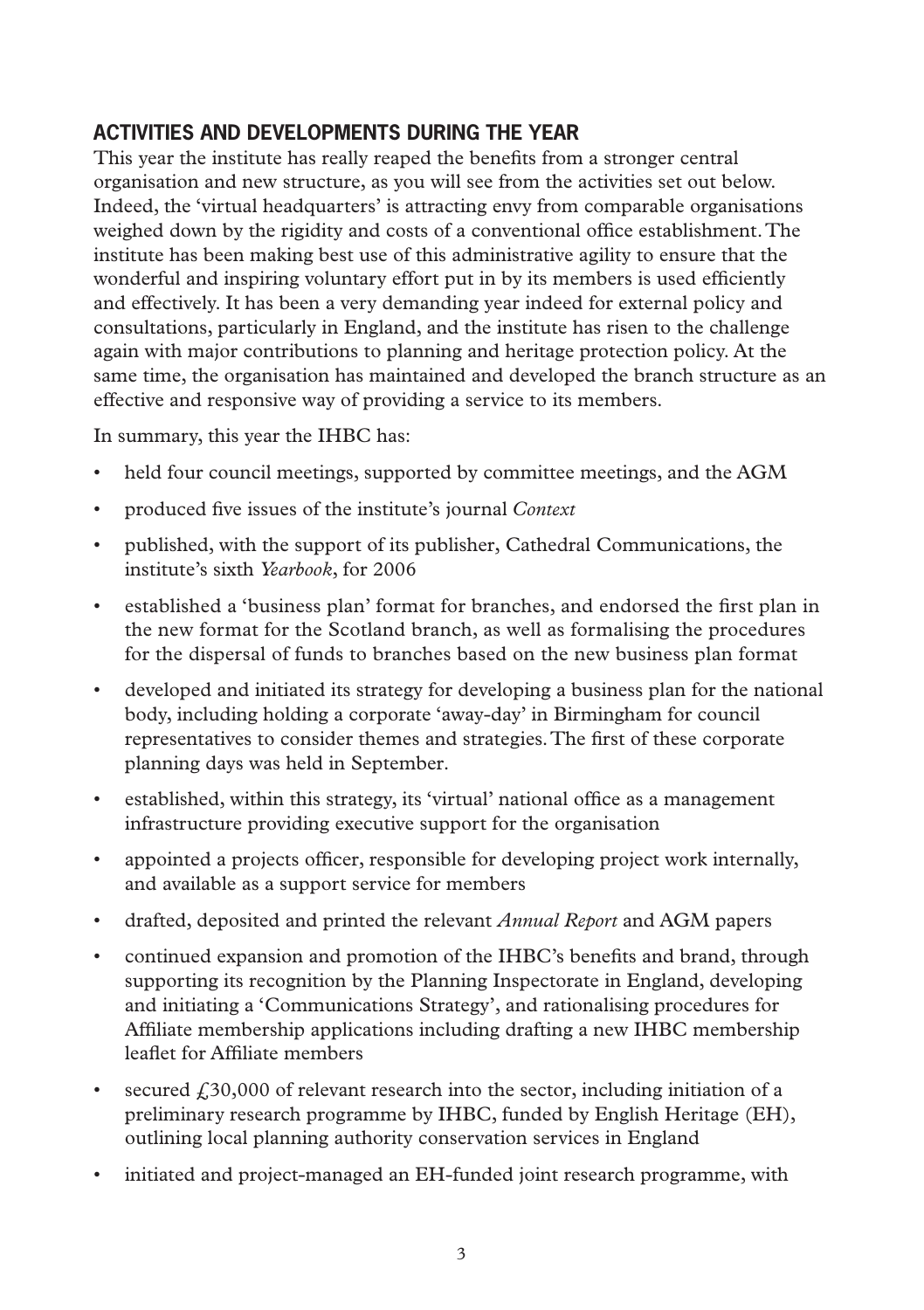the Institute of Field Archaeologists (IFA), into capacity-building through partnership strategies between the two institutes

- developed political partnerships and promotion through high-level meetings with senior ministers in Department for Communities and Local Government (DCLG) (Baroness Andrews) and Department of Culture, Media and Sport (DCMS) (David Lammy), and, through the Built Environment Forum Scotland (BEFS), in the Scottish Parliament, as well as, directly and indirectly, inWales and Northern Ireland
- continued to participate in the DCMS Project Board informing the evolution of the draftWhite Paper attached to the *Heritage Protection Review* (HPR)
- helped shape DCMS/EH studies of how local government operations and officers deliver support for their historic places, including supporting the 2006 report by Atkins into local delivery of historic environment services
- • continued extensive promotion in EH/DCMS/Association of Local Government Archaeology Officers (ALGAO) discussions into establishing operational standards and service delivery requirements for Historic Environment Records under HPR
- • maintained its promotion of professional standards appropriate to the UK's professional body for historic environment conservation specialists, by continuing its emphasis on compulsory continuing professional development (CPD) and promoting and delivering activities supporting CPD
- maintained support for and contributions to the new 'universal portal' for historic environment information in England, the Heritage Gateway
- • led, with the Institution of Highways and Transport, the re-positioning of Urban Design Alliance, in advance of taking on the role of chairing UDAL's board (from December 2006) and assuming the lead in developing the organisation's new business plan
- initiated its role as a partner in research by National Heritage Training Group and ConstructionSkills (the sector skills council) into skills-needs assessment for built environment heritage professionals (including conservation officers)
- • opened investigations into joining the awards programme operated by the Institute of Conservation (Icon), as well as examining other awards-related initiatives
- continued discussions with EH and others on the development of National Occupational Standards for historic environment conservation professionals, including contributing to two major surveys (as yet unpublished)
- • secured 'List 3' inscription with the Inland Revenue to allow members to offset membership subscriptions against tax, in line with other professional and learned bodies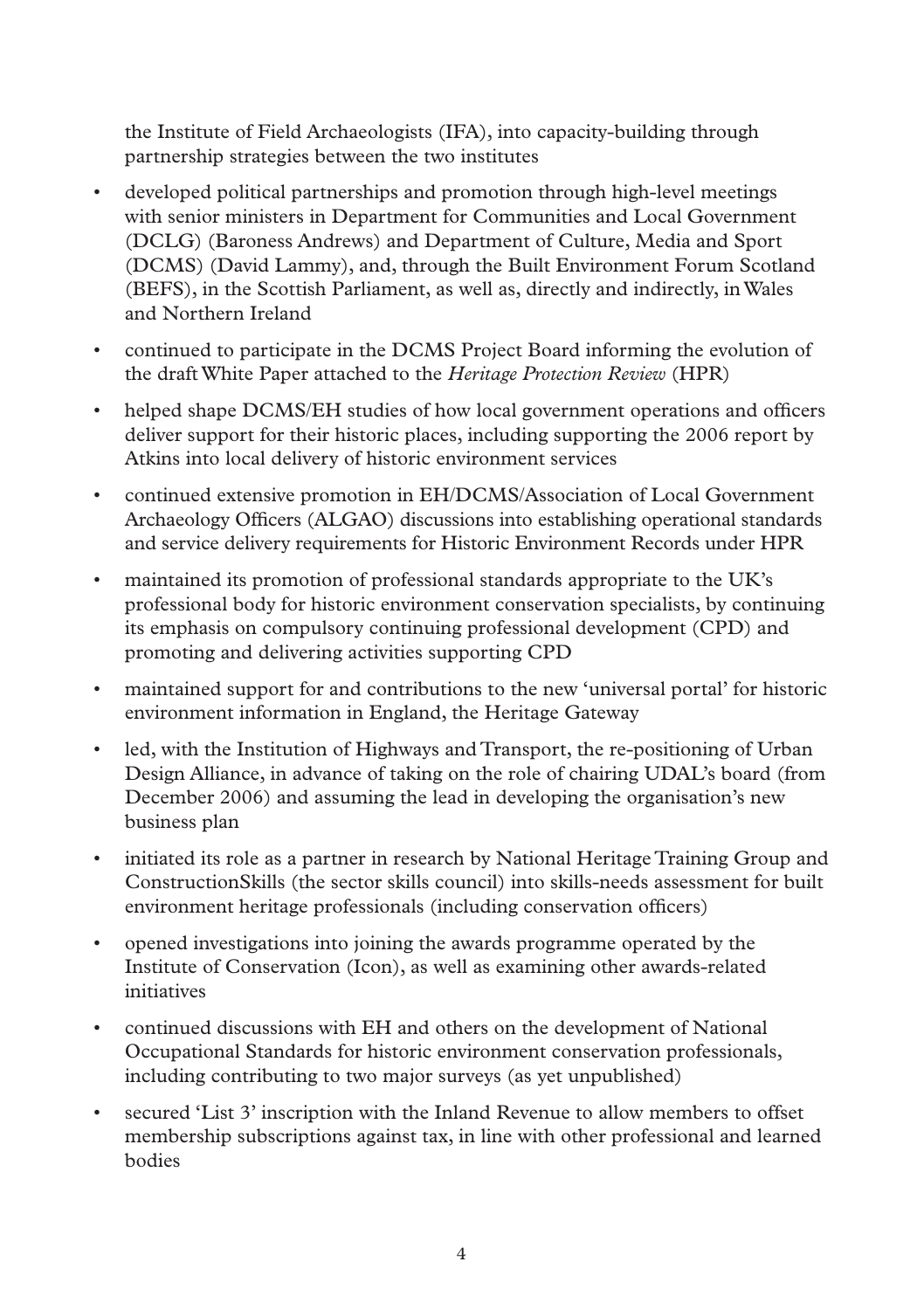- • joined with The Society of Architectural Historians of Great Britain in advising on the EH-led promotion of supporting the application of architectural history in conservation
- • contributed to discussions on training needs assessments for conservation professionals inside and outside local government
- • joined with IFA in the EH-funded professional training programme, English Heritage Professional Placements in Conservation, involving two one-year architectural conservation-related training posts inside EH
- hosted, with Icon, a day for built-environment and related stakeholder groups to assess the artefact-based accreditation process operated by Icon, Professional Accreditation of Conservator-Restorers
- • participated in the Edinburgh Group, the forum of professional institutes that offers accreditation in conservation within their discipline, including supporting the accompanying new website www.understandingconservation.com
- • continued advising on and supporting new EH training initiatives for developing professional skills appropriate to proposed new HPR legislation
- • attended meetings of the Funding and Regeneration groups of Heritage Link
- continued formal meetings and links with senior figures in national heritage bodies, including EH, Historic Scotland and Cadw
- • attended meetings of the Local Government Association Heritage Advisors (representing IHBC, ALGAO, POS and RTPI), raising issues with EH, Office of the Deputy Prime Minister (ODPM) and DCMS, as well as contributing to a strategy for successor arrangements
- • taken part in ODPM-led discussions on Best Practice Guidance on S 215 Notices and on guidance for local planning authorities and magistrates on prosecutions
- liaised with EH on new and revised conservation principles and transforming casework
- • maintained contribution to EH funded programmes intended to identify investment and employment in the historic environment sector
- contributed to Department for Environment, Food and Rural Affairs (Defra) hosted discussions and papers on European funding for traditional buildings through environmental stewardship schemes
- • maintained new procedures for assessing and recognising conservation courses and other training strategies for conservation professionals, including recognising six courses and developing a strategy for CPD recognition of courses and activities
- • participated in the Culture Committee of UNESCO UK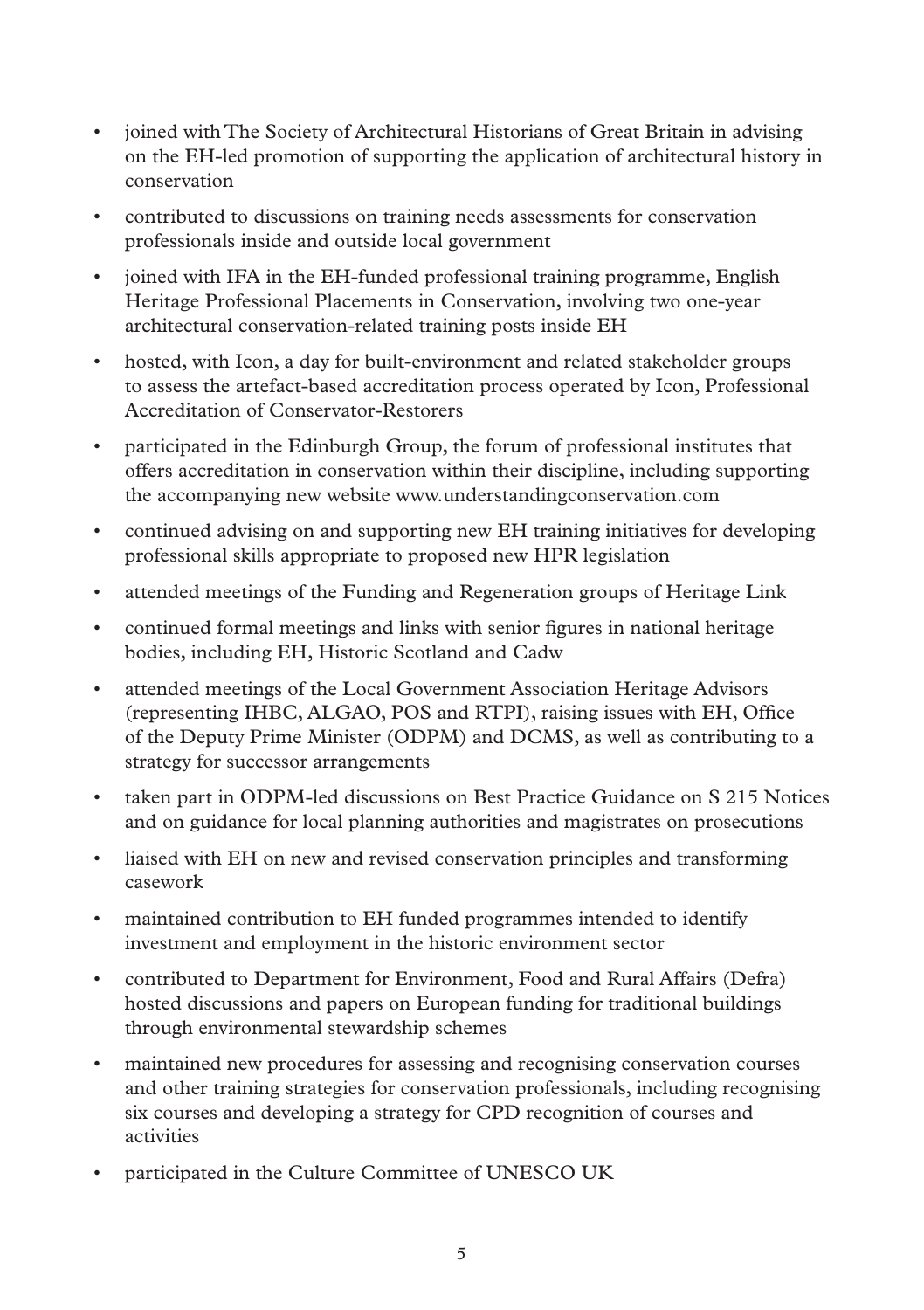- • continued to monitor advertisements of local authority conservation posts
- • continued to maintain the National Listed Building Prosecution Database
- continued to give advice on historic environment Best Value Performance Indicators (BVPI)
- • co-hosted its joint IHBC/IFA study day at Oxford University's Department for Continuing Education on the proposed HeritageWhite Paper
- • developed contacts with prospective funding interests in key sector organisations including British Council, DCLG, Academy for Sustainable Communities, EH and Historic Scotland
- • continued our leading role in discussions with interested parties, including the European Commission, on State Aid
- • contributed to the joint research programme creating standards and guidance for stewardship, led through IFA and partnered with ALGAO
- • produced aWelsh branch banner
- been invited to attend the Ministerial Assembly Advisory Body, the Historic Environment Group
- • maintained discussions with the Conservation Course Directors' Forum on relevant educational issues
- • continued the development of the institute's website as a resource for publicising the work of the IHBC, including the initiation of a local government e-based discussion forum
- organised an Annual School in Plymouth and promoted Plymouth as a topic for strategic research and promotion in EH
- • organised six branch schools and conferences, 37 other branch events and over 100 branch meetings of one kind or another
- • organised over 40 committee meetings
- published at least five branch newsletters
- • consolidated re-structuring of committees in light of the new operational capacity provided by the national office, creating five committees advising council on strategic issues
- • participated in 'Heritage Counts' through membership of The Historic Environment Review Executive Committee
- attended meetings of the following groups and committees, aside from those mentioned above:
	- **Joint Committee of National Amenity Societies**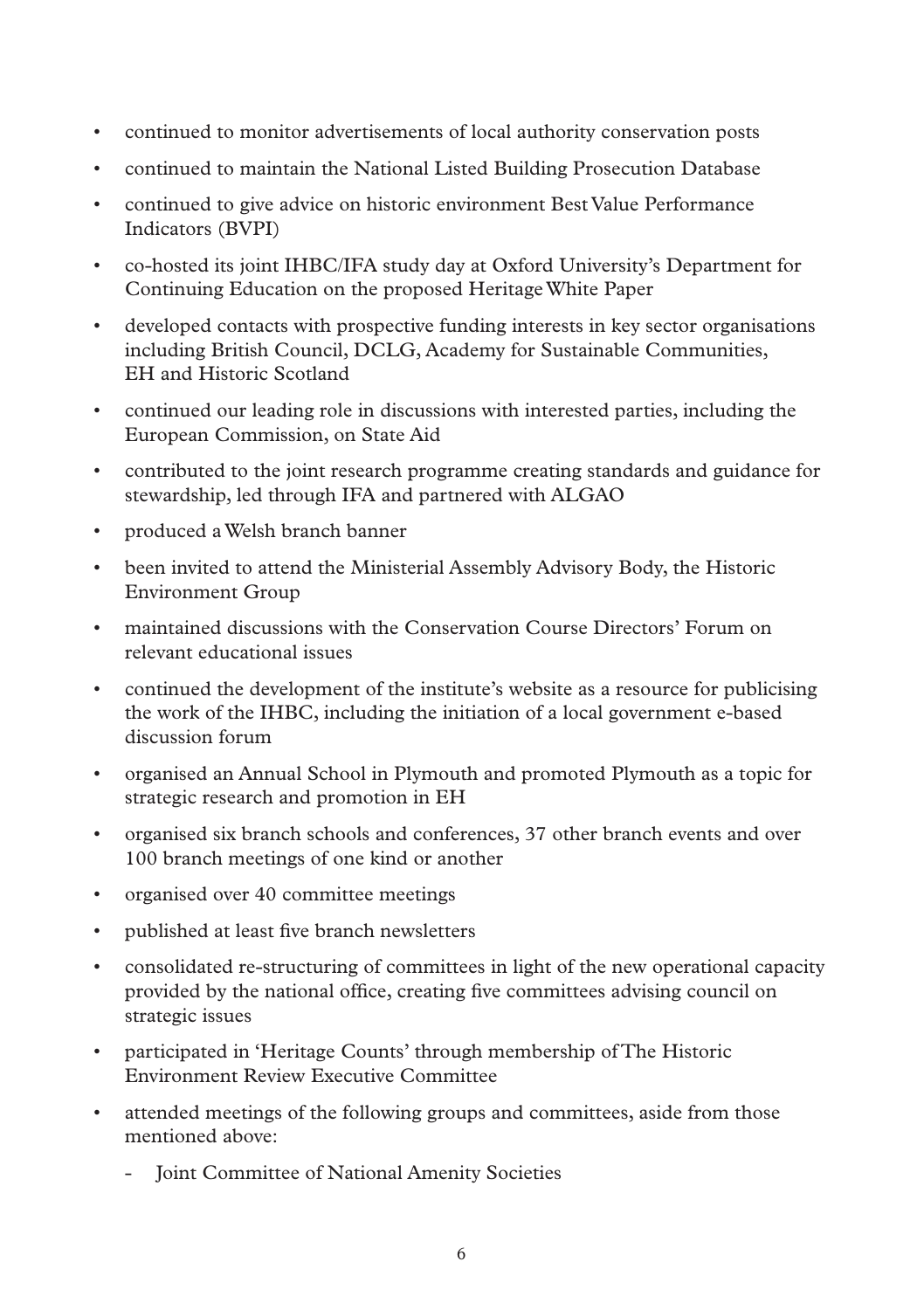- – UK Committee of the Association of Preservation Trusts
- – Heritage Link (including sub-committees)
- – Maintain our Heritage
- – various meetings on strategic issues in Scotland hosted by the historic environment ministerial advisory body there, HEACS
- – Historic Environment RecordsWorking Party and Forum
- – DCMS Heritage Protection Legislation Review
- – Accreditation Framework for Architectural Conservation
- – BVPI working party
- – Unification of Consents working party
- – Built and Movable Heritage GroupWales
- – Culture Committee of UNESCO
- – Welsh Religious Buildings Trust
- – Built Environment Forum Scotland
- attended other meetings of or with:
	- $-$  CABE
	- $-$  COTAC
	- – LGA Heritage Advisors
	- – Archaeology Training Forum
	- – All-Party Parliamentary Archaeology Group
	- – Supervisory Board of the AABC
	- – Accreditation Framework for Architectural Conservation
	- – English Stone Forum
	- – Northern Ireland Heritage Service
	- – Cross Party Group for Architecture and the Built Environment, in the Scottish Parliament
- responded to the following consultations, among others:
	- – *Caring for our Collections*, DCMS consultation
	- – *Barker II Interim Report*, HMTreasury consultation
	- – *Barker Review of Land Use Planning*, HMTreasury consultation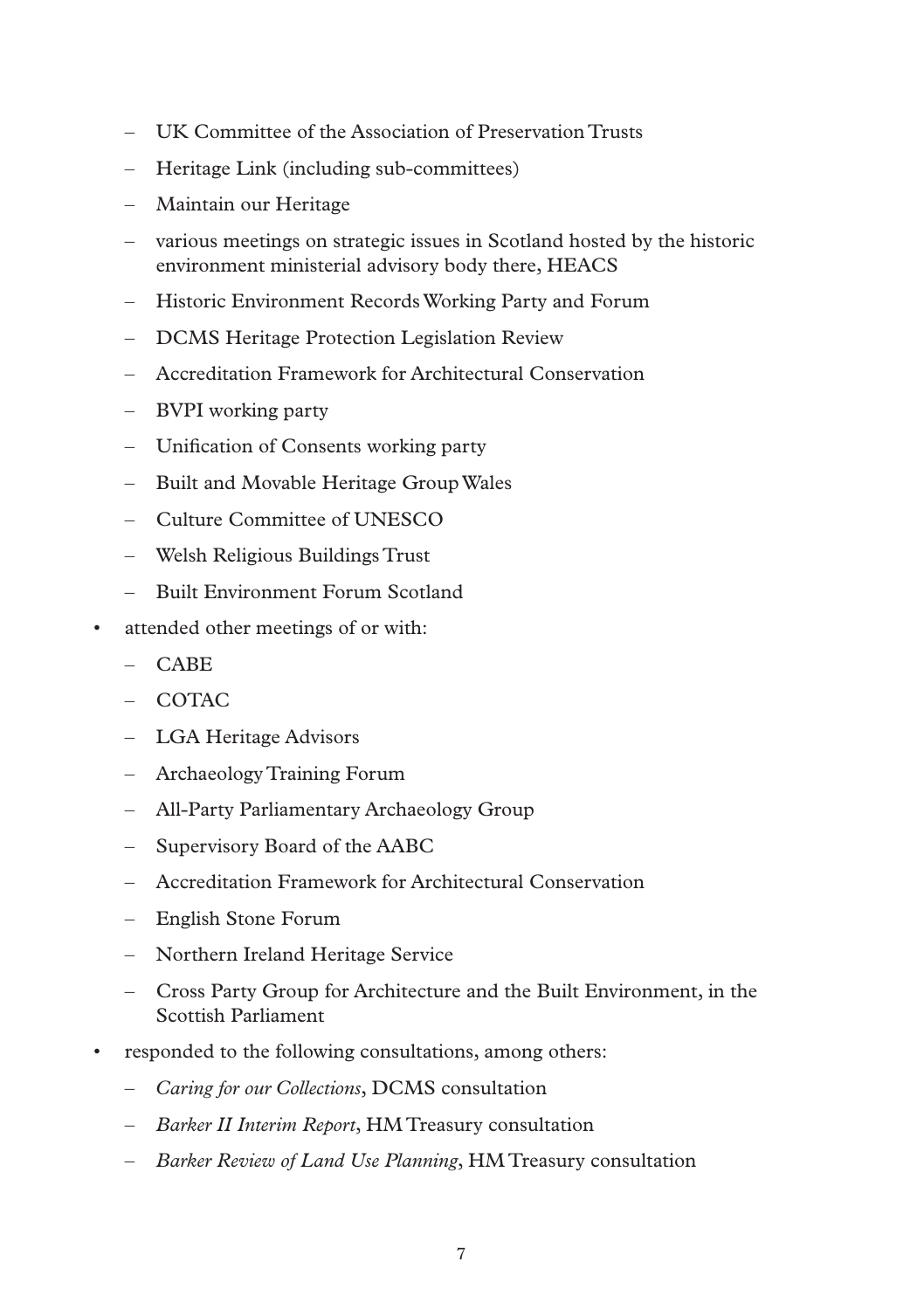- – *Listed Buildings Casework: A consultation paper*, ODPM consultation
- – *Defra Consultation 2007–2013: Rural Development Programme for England*, Defra consultation
- – *Conservation Principles for the Sustainable Management of the Historic Environment*, EH consultation
- – Consultation on National Lottery money for arts and film, heritage and sport from 2009
- – *Planning-gain Supplement (PGS): Consultation,* HMTreasury consultation
- Protecting, preserving and making accessible our nation's heritage, CMS Parliamentary Committee Inquiry
- – *English Heritage Research Strategy 2005–2010,* EH consultation
- – *The Planning Reform (Northern Ireland) Order,* Planning Service (NI) consultation
- – Review of Public Administration
- – Revisions to *Principles of Selection for Listing Buildings: Planning Policy Guidance Note 15*, DCMS consultation
- attended meetings (in England) of the various regional historic environment forums as well as CABE-sponsored design panels
- and, not least, welcomed another 108 new members to the institute.

*John Yates, Chair*

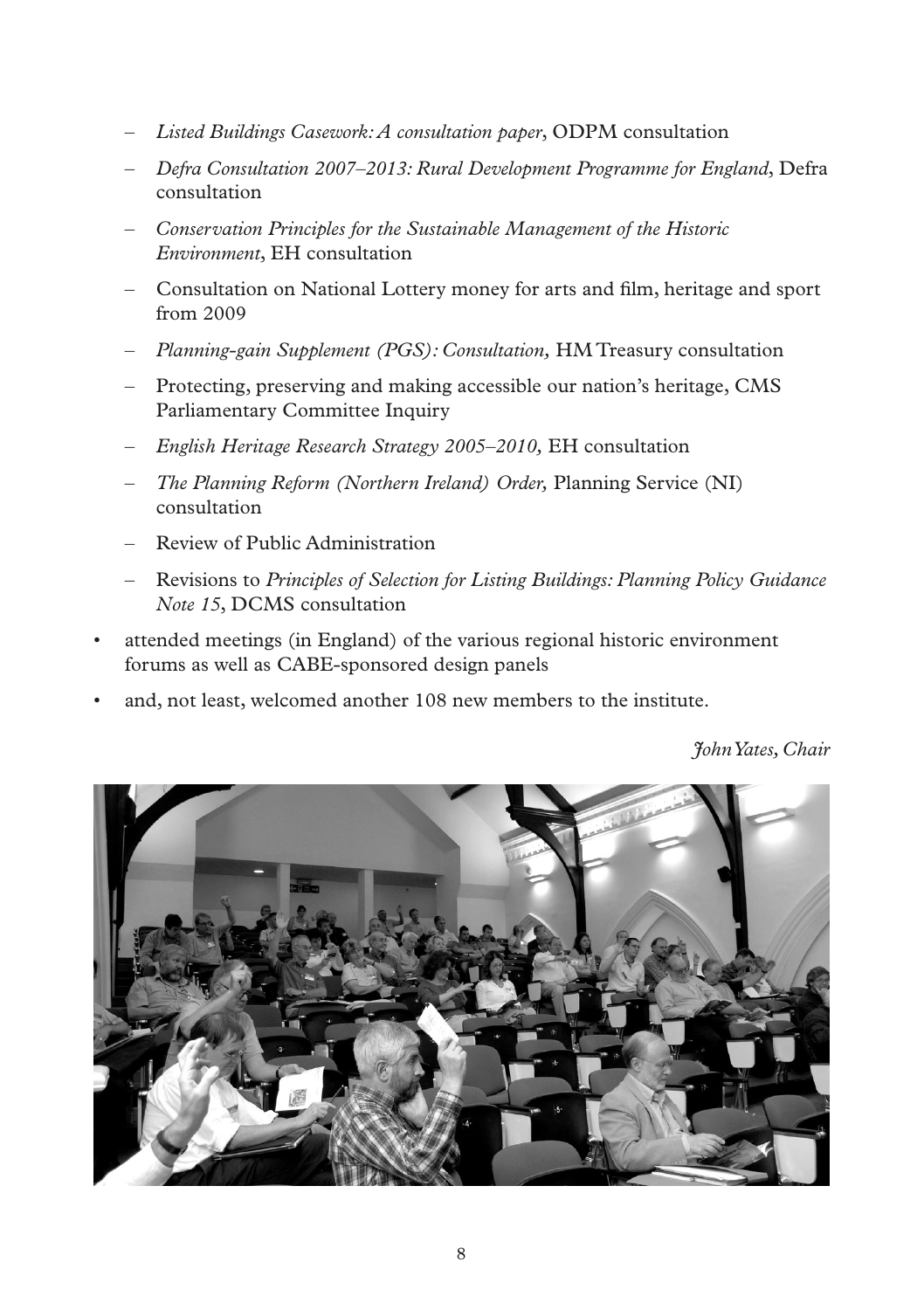# **ACCOUNTS for the year ended 30 september 2006**

The accounts for the year to 30 September 2006 are summarised below.The summary may not contain sufficient information to gain a complete understanding of the financial affairs of the charity.The full accounts may be obtained from Lydia Porter at the IHBC Business Office, email admin@ihbc.org.uk.

#### **STATEMENT OF FINANCIAL ACTIVITIES (including income and expenditure account) FOR THE YEAR ENDED 30 SEPTEMBER 2006**

|                                               | 2006    | 2005    |
|-----------------------------------------------|---------|---------|
|                                               | £.      | £.      |
| <b>Incoming resources</b>                     |         |         |
| Incoming resources from generated funds       |         |         |
| Activities for generating funds               | 159,462 | 164,612 |
| Investment income                             | 6,009   | 4,066   |
| Incoming resources from charitable activities | 31,482  | 77,770  |
| Total incoming resources                      | 196,953 | 246,449 |
|                                               |         |         |
| <b>Resources expended</b>                     |         |         |
| Cost of generating funds                      |         |         |
| Publicity                                     | 2,957   |         |
| Charitable expenditure                        |         |         |
| Charitable activities                         | 84,232  | 109,522 |
| Management and administration                 | 104,807 | 100,643 |
| Total resources expended                      | 191,996 | 210,165 |
|                                               |         |         |
| Net income for the year                       | 4,957   | 36,284  |
| Balances brought forward at 1 October 2005    | 228,285 | 192,001 |
| Balances carried forward at 30 September 2006 | 233,242 | 228,285 |

*All activities derive from continuing operations.*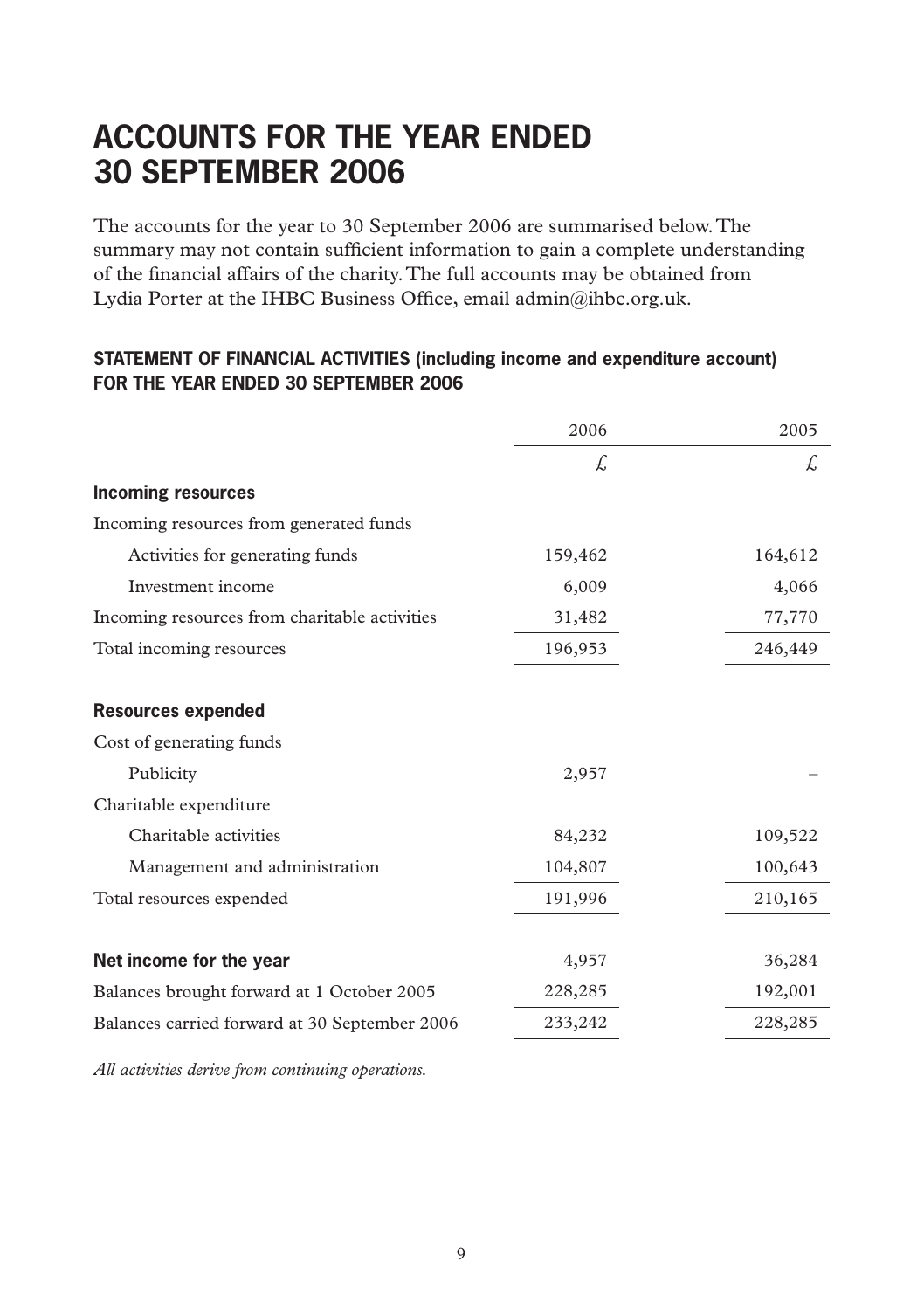## **BALANCE SHEET AT 30 SEPTEMBER 2006**

|                                |           | 2006    |           | 2005    |
|--------------------------------|-----------|---------|-----------|---------|
|                                |           | £       |           | £       |
| Fixed assets                   |           |         |           |         |
| Tangible assets                |           | 2,771   |           | 5,640   |
| Current assets                 |           |         |           |         |
| Cash at bank                   | 241,063   |         | 226,328   |         |
| Debtors                        | 13,439    |         | 10,953    |         |
|                                | 254,502   |         | 237,281   |         |
| Creditors: amounts falling due |           |         |           |         |
| within one year                | (24, 031) |         | (14, 636) |         |
| Net current assets             |           | 230,471 |           | 222,645 |
| Total net assets               |           | 233,242 |           | 228,285 |
| Funds                          |           | 233,242 |           | 228,285 |

These summarised accounts are an extract from the accounts for the financial year 30 September 2006 which have been independently examined by Larking Gowen Chartered Accountants who issued their report on 3 May 2007.

The annual accounts were approved and signed on their behalf by JohnYates, Chair, and Mike Knights,Treasurer, on 7 May 2007.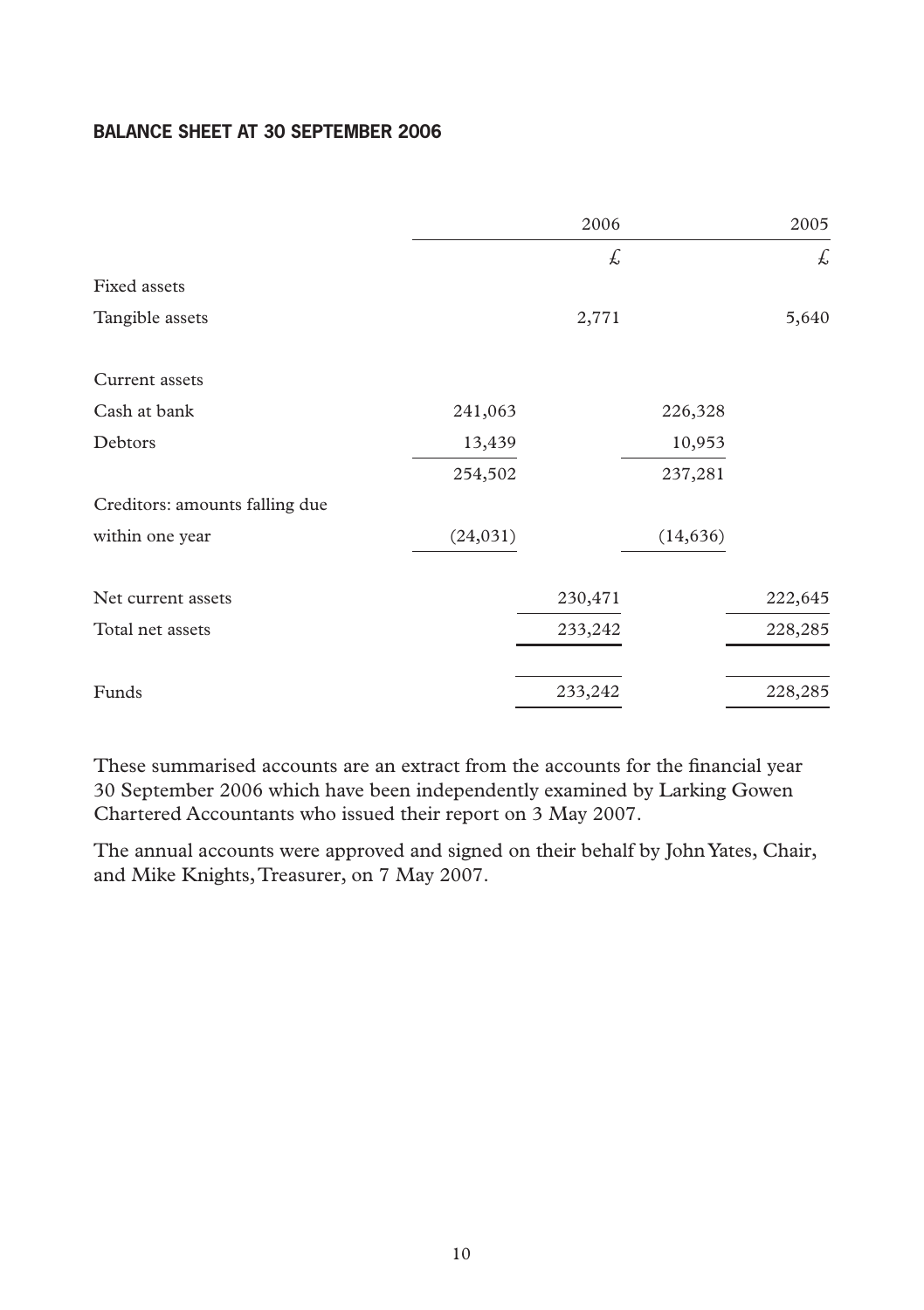# **MOTIONS TO THE AGM**

Motions to the Annual General Meeting shall be made in writing to the Secretary in the names of a proposer and seconder, both to be Full Members, at least 21 full days prior to the AGM. Urgent motions from the floor may only be accepted at the discretion of the Chair.

Full details of the institute's AGM procedures are contained within Section 5 of the Articles of Association of the Institute of Historic Building Conservation (see under Business Papers on the IHBC website).

At the time of printing these papers two motions proposed by Council had been received at the institute's offices.

1 Motion: to amend the named officer titles of the Institute of Historic Building Conservation, given in Article 9.4 of the Articles of Association of the institute.

 Delete 'The annual general meeting shall vote from amongst the Council members elected at that meeting for the Council members who shall until the next annual general meeting hold the following offices and in the case of more than one person being nominated to hold such office the Council members appointed shall be those receiving the largest number of votes at such meeting:

- (a) Chairman
- (b) Vice Chairman
- (c) Treasurer
- (d) Education Officer
- (e) Publicity Officer
- (f) Membership Secretary
- (g) Context Editor'.

 Add 'The annual general meeting shall vote from amongst the Council members elected at that meeting for the Council members who shall until the next annual general meeting hold the following offices and in the case of more than one person being nominated to hold such office the Council members appointed shall be those receiving the largest number of votes at such meeting:

- (a) Chairman
- (b) Vice Chairman
- (c) Treasurer
- (d) Education Officer
- (e) Policy Secretary
- (f) Membership Secretary
- (g) Communications & Outreach Secretary'.
- 2 Motion: to adopt the Corporate Business Plan 2007–2010 as procedural guidance for advancing the development of the IHBC (see www.ihbc.org.uk for final text).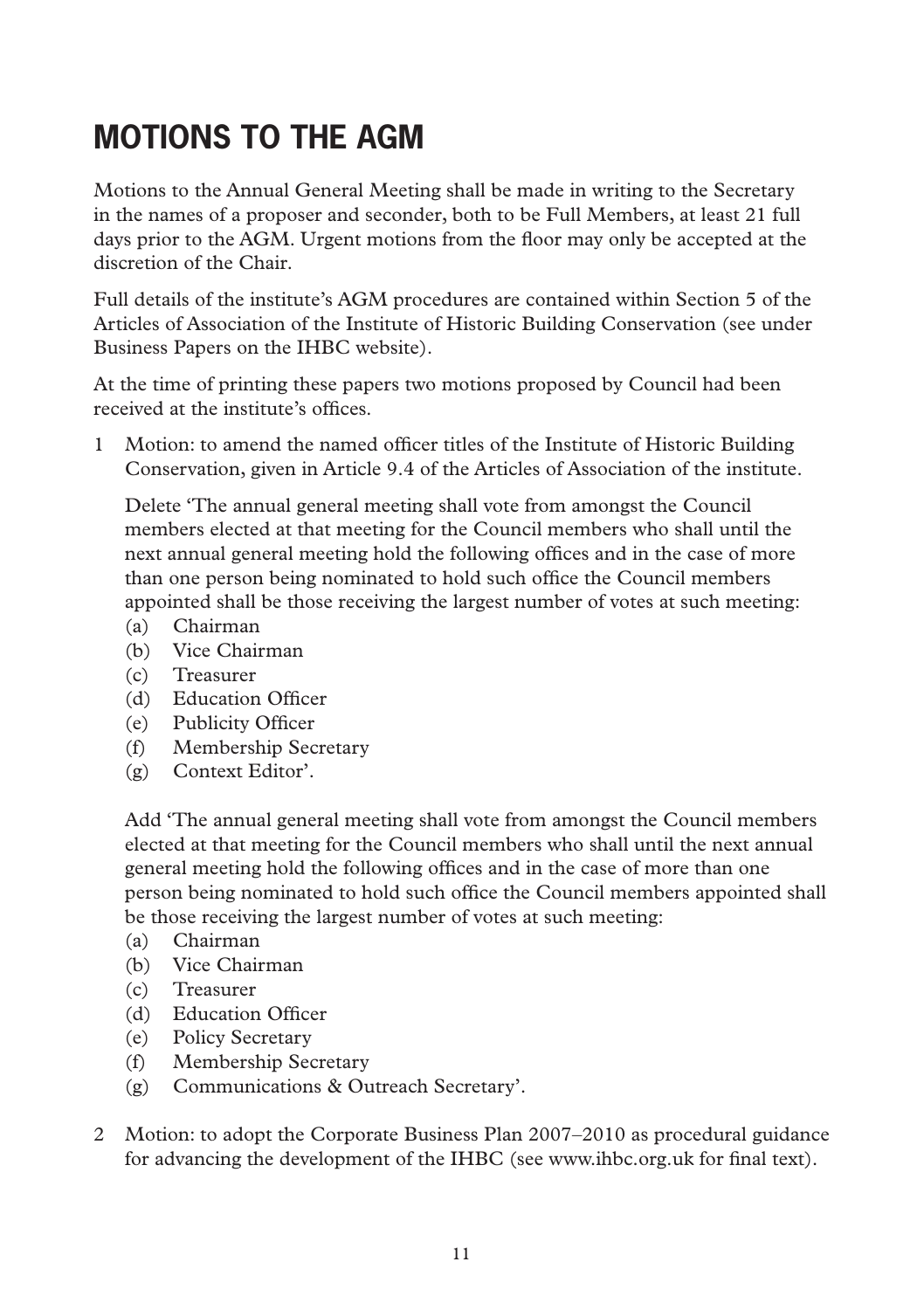# **ELECTION OF OFFICERS AND NOMINATION OF BRANCH REPRESENTATIVES**

# **ELECTION OF OFFICERS**

The following nominations have been received at the registered office of the Institute of Historic Building Conservation:

**Chair** Dave Chetwyn standing for election **Vice Chair** Sheila Stones standing for election **Treasurer** Michael Knights standing for re-election **Education Secretary** John Preston

standing for re-election

**Policy Secretary** currently vacant

**Membership Secretary** Jo Evans standing for election

# **Communications & Outreach Secretary** Mike Brown

standing for election **Council member**

# Richard Morrice standing for re-appointment as Secretary and Company Secretary

### **NOMINATION OF BRANCH REPRESENTATIVES**

The following members have been nominated by their branches as representatives on Council.The meeting needs to confirm their nomination:

**Scotland Branch** Charles Strang **Northern Ireland Branch**  Sharon Brown **Wales Branch**  Nathan Blanchard **North Branch**  Geoff Underwood **North West Branch**  Graham Arnold **Yorkshire Branch**  Keith Knight **East Midlands Branch**  Roy Lewis **West Midlands Branch** Charles Shapcott **South West Branch**  Ian Lund **South Branch**  Robert Parkinson **South East Branch**  David Kincaid **East Anglia Branch**  Pippa Colchester **London Branch**  David McDonald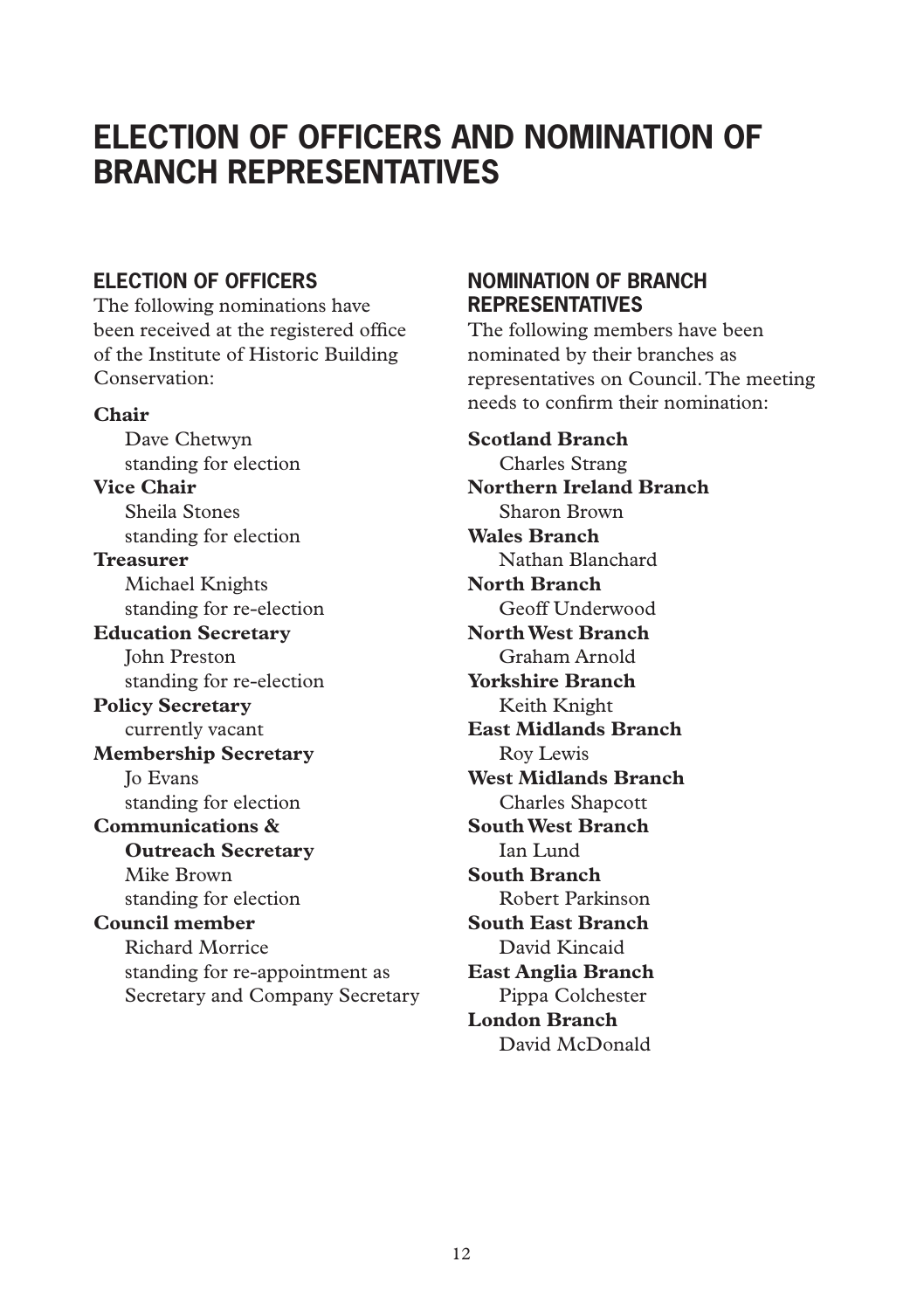# **Minutes of the Annual General Meeting of the Institute of Historic Building Conservation 2006**

**The Sherwell Centre, Plymouth University, Plymouth Friday 23 June 2006 Chair: David Lovie, IHBC President**

#### **Present**

| Mike Adams          | Colin Ellis           | <b>Richard Morrice</b> |
|---------------------|-----------------------|------------------------|
| Paul Barker         | Jo Evans              | Fiona Newton           |
| Greg Beale          | Harvey Faulkner-Aston | Seán O'Reilly          |
| Doug Black          | <b>Jon Finney</b>     | Andrea Palladis        |
| Nathan Blanchard    | Philip Godwin         | Robert Parkinson       |
| Rachel Bonner       | John Hinchliffe       | <b>Robert Platts</b>   |
| Eddie Booth         | Nick Hogben           | John Preston           |
| Ian Brocklebank     | <b>Jonathan Hurst</b> | Stewart Ramsdale       |
| Mike Brown          | Colin Johns           | Andrew Richards        |
| Neil Buick          | <b>Joe Johnson</b>    | Michael Rowan          |
| Dave Bullen         | Francis Kelly         | Carole Ryan            |
| Sarah Butler        | David Kincaid         | John Selby             |
| <b>Hilary Byers</b> | <b>Bob Kindred</b>    | Marks Stobbs           |
| Oliver Chapman      | Noel Knight           | <b>Charles Strang</b>  |
| Dave Chetwyn        | Michael Knights       | Jonathan Taylor        |
| David Clark         | Michael Lea           | Paul Tomlinson         |
| <b>Nick Collins</b> | Roy Lewis             | David Viner            |
| Alyson Cooper       | David Lovie           | Robert Walker          |
| Jane Corfield       | Debbie Maltby         | Sue Whitehouse         |
| Helen Dimond        | David McDonald        | Norman Wigg            |
| Adron Duckworth     | Katharine Metcalfe    | John Yates             |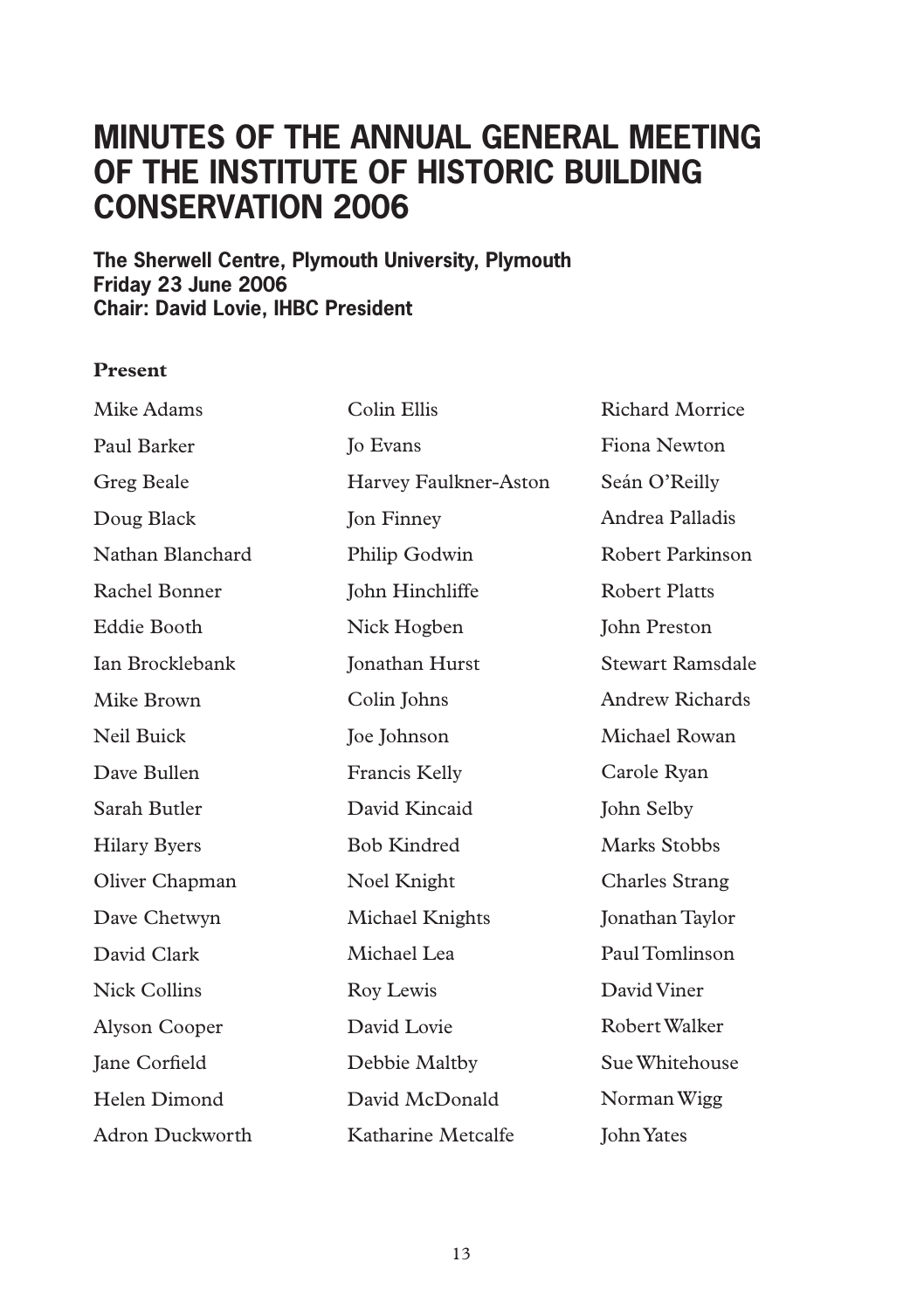## **1 Apologies for absence**

| Mary Anderson     | <b>Rik Fox</b>   | <b>Justine Page</b> |
|-------------------|------------------|---------------------|
| Nigel Barker      | Debbie Gardner   | Geoffrey Pink       |
| Gillian Bayliss   | Bryan Harris     | Colin Richards      |
| Paul Beaton       | Karen Holyoake   | Jane Roylance       |
| John Beesley      | Gwilym Jones     | Amy Schofield       |
| Chezel Bird       | David Jump       | <b>Bob Scriven</b>  |
| David Birkett     | Geoff Kavanagh   | Rod Shaw            |
| David Boyson      | Mary King        | Shelia Stones       |
| Jenny Carlile     | Michael King     | Neil Sumner         |
| John Champness    | Dorothy Leiper   | Alison Tanner       |
| Richenda Codling  | John Lowe        | Rose Thompson       |
| Kathryn Davies    | Gaynor Mallinson | Trefor Thorpe       |
| Nick Doggett      | Kirsty Martin    | Geoff Underwood     |
| Ron Douglas       | Deborah Mays     | Clare Vint          |
| Richard Eckersley | Peter Mills      | Peter White         |
| John Ellis        | Eimear Murphy    | Chris Wood          |
| John Fidler       | David Northover  |                     |

**2 Minutes of the AGM held on Saturday 9 July 2005 and matters arising** The minutes were circulated prior to the meeting, alongside the Council's report and the Accounts. Robert Parkinson had not been listed under those present but he had attended the meeting.There were no other amendments, corrections or matters arising from the minutes. Acceptance of the minutes as an accurate record of the meeting was agreed.The President, David Lovie, then signed the minutes.

### **3 Council's report**

Referring to published AGM papers, the Chair of the Council, JohnYates, summarised what he described as an extraordinary year and updated on key items of news.With the Director in post the ability to participate in the shaping of future legislation and other changes affecting the sector had been increased.The structure of the institute had also been reviewed and overhauled to make it more efficient. He referred the meeting particularly to the list of activities in the printed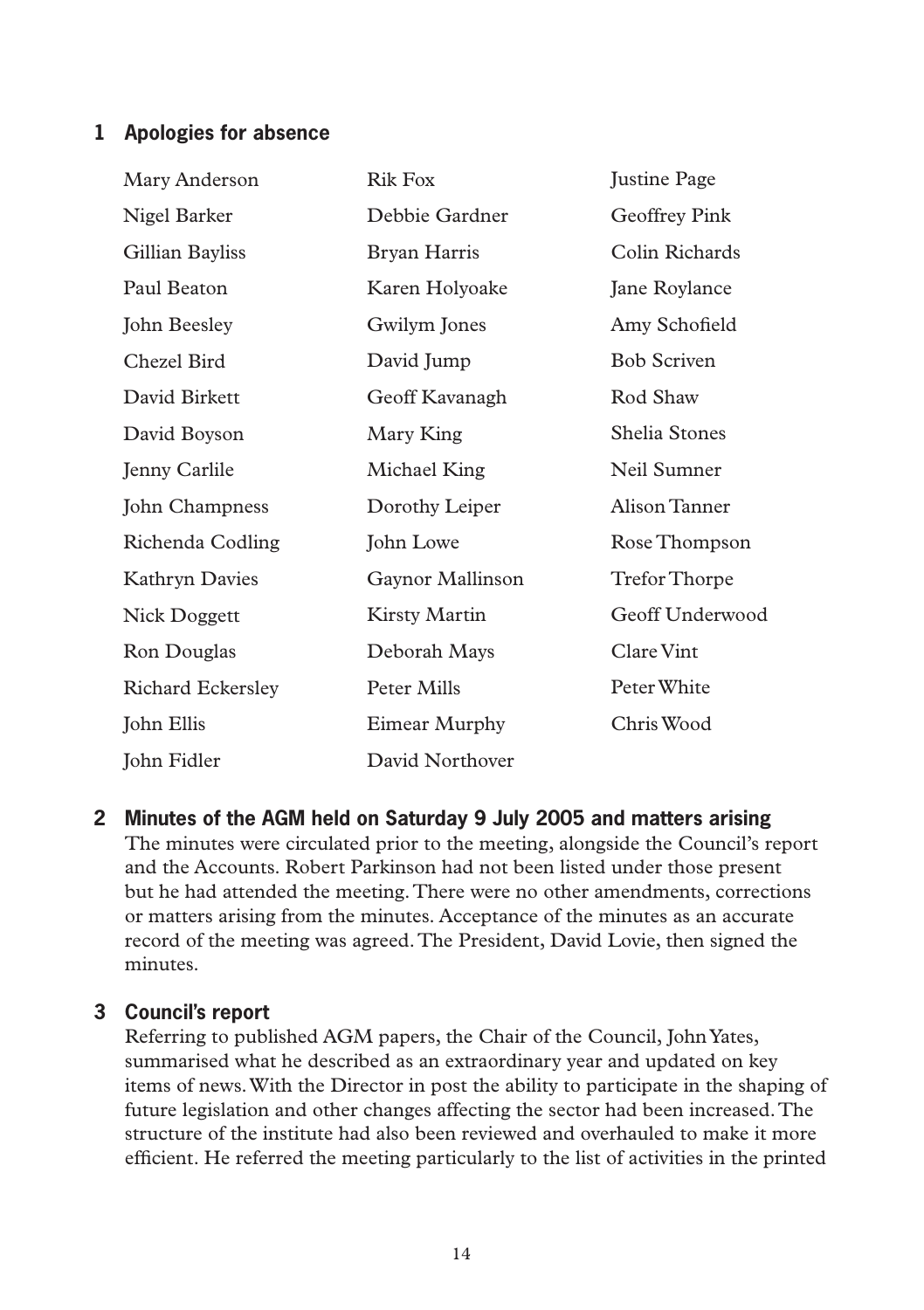papers and said in addition there had also been five issues of *Context*, expressing particular thanks to the Editorial Board.

More recently, it was observed, a new post of Projects Officer had been created and the Chair was pleased to announce that Fiona Newton had been appointed. She has been an active member representing the East Midlands branch at Council and as Chair of the Communications & Outreach Committee, both of which she will step down from when she takes up her new appointment.

The chairmanship of UDAL is rotated annually between its members and it is now the turn of IHBC. David Lovie is to take this up on the institute's behalf.

There were no questions on the Council's report.

## **4 Accounts for 2003–2004**

The Treasurer, Michael Knights (MK), told the meeting that a summarised version of the accounts had been printed in the AGM papers and the full report is available should anyone wish to see it. He reported that the financial situation is healthy. As recommended by our accountants in line with recommendations by the Charity Commission, a reserve representing approximately six months operating costs is being secured.The Treasurer is confident that the new Projects Officer post will not cause undue strain on the finances. Annual subscriptions levels remain unchanged although these would be reviewed over the next 12 months with an expectation of an increase in line with strategies already agreed at the 2003 AGM, approving increases in line with inflation. Eddie Booth asked if any increase in subscription needed to be brought to an AGM.The Director said it was felt to be courteous to do so.

Under Resolution 1, MK recommended the accounts to the meeting, the approval of which was proposed by Mike Brown and seconded by Rob Parkinson.

Under Resolution 2, MK recommended the appointment of Larking Gowen, Chartered Accountants, as accountants, the approval of which was proposed by Jon Finney and seconded by RobertWalker.

# **5 Election of officers**

The President drew the meeting's attention to the list of officers for election as printed in the AGM papers.The posts of Publicity Secretary and Chairman of the Editorial Board are currently vacant. The remaining posts of Chair, Vice Chair, Treasurer, Education Secretary, Membership Secretary and Secretary were voted for en bloc, and were proposed by Eddie Booth and seconded by Paul Barker. The nominations of branch representatives were also listed in the AGM papers. Fiona Newton explained that her name was on the list as she had been branch representative for the East Midlands since the branch AGM in September 2005.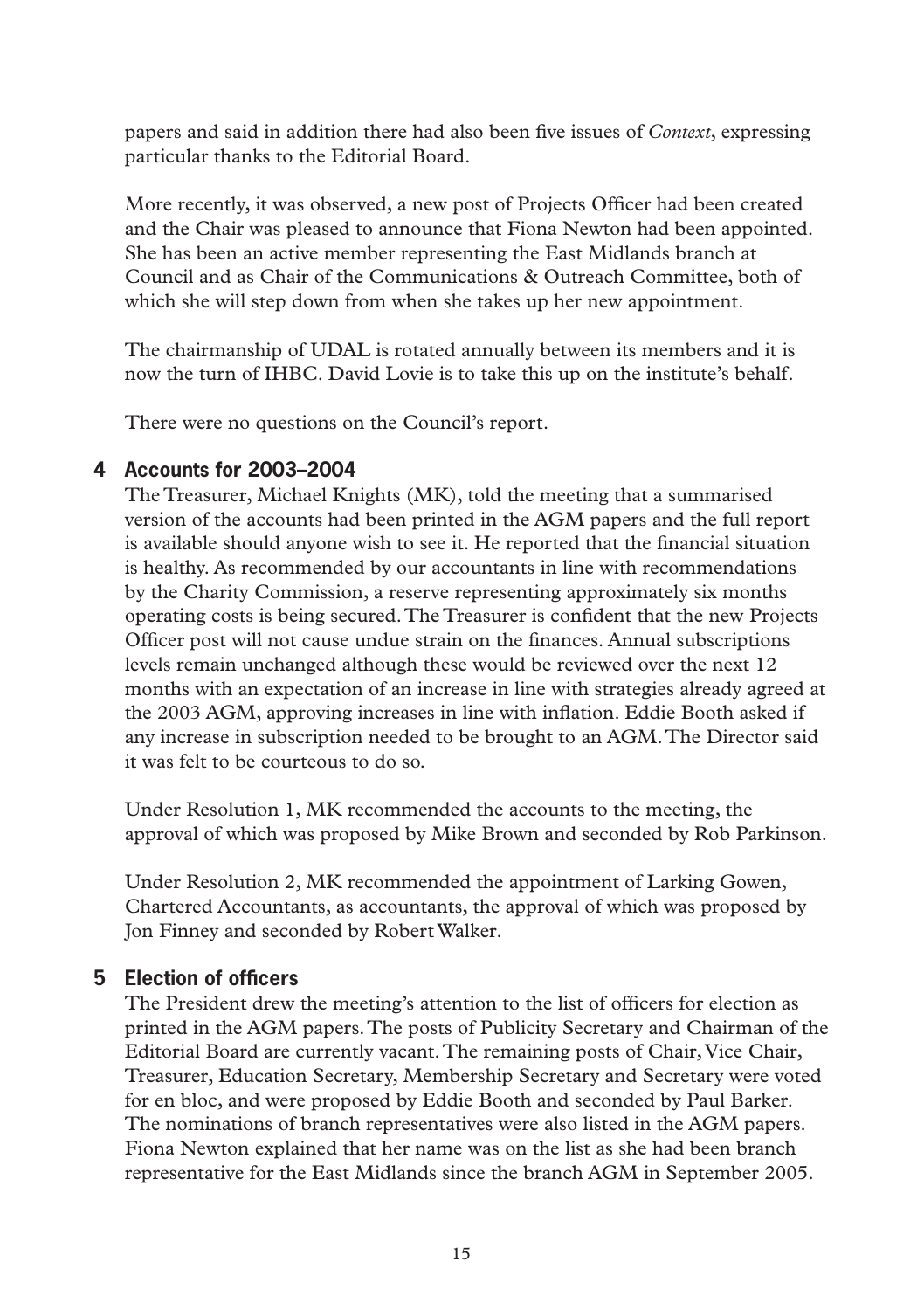This vote was to ratify that decision. She would step down when she takes up the Projects Officer post.There would be a short period when the East Midlands branch would not have an elected representative to Council as the next branch AGM is in September.The nominations, which were dealt with en bloc, were proposed by Bob Kindred and seconded by John Selby.

### **6 Motions to the AGM**

There were no motions put to the meeting.

### **7 Any other business**

Colin Johns told the meeting about the Association of Preservation Trusts conference at Cromford Mill on 12–14 October.The theme is partnering and the process of reusing old buildings.

The Chair said his three-year term in office was due to end at the next AGM and the President's second two-year term would also come to an end after that. The other role that would soon be vacant is the Chair of the Communications & Outreach Committee. He encouraged those present to think about volunteering for these roles: anyone interested should email the Director. Bob Kindred asked if there were job descriptions and details of time commitment for these roles.The Director said this was still being explored due to the structural changes that have been made.

The Director informed the meeting of developments on accreditation issues. He then outlined the possibility of links with the Institute of Conservation which are being explored, and invited anyone interested in taking part in a pilot project to contact him.There were no questions from the floor.

The meeting considered the *Heritage Protection Review*.The Director and Malcolm Airs have been attending high-level meetings which will influence the legislation and the discussions for the draft white paper, currently expected in late September 2006.The Vice Chair attends the same meetings on behalf of Planning Aid and the IHBC. Bob Kindred reported that the *Select Committee Report on Heritage* is still being drafted and is expected at the end of July.Wide ranging evidence was heard with that put forward by the institute being commended. He reminded the meeting that the *Planning and Compulsory Purchase Bill 2004* was changed considerably on its way through the Commons and the same thing may well happen with any new proposed legislation.The Director reported that as part of the review, significant research by Atkins had been undertaken into the process, quality and output of the conservation officer type role within local government; this will be a valuable tool when published. Further information on the review will be included in future issues of *Context* and a joint seminar with the Local Government Association on the subject is planned.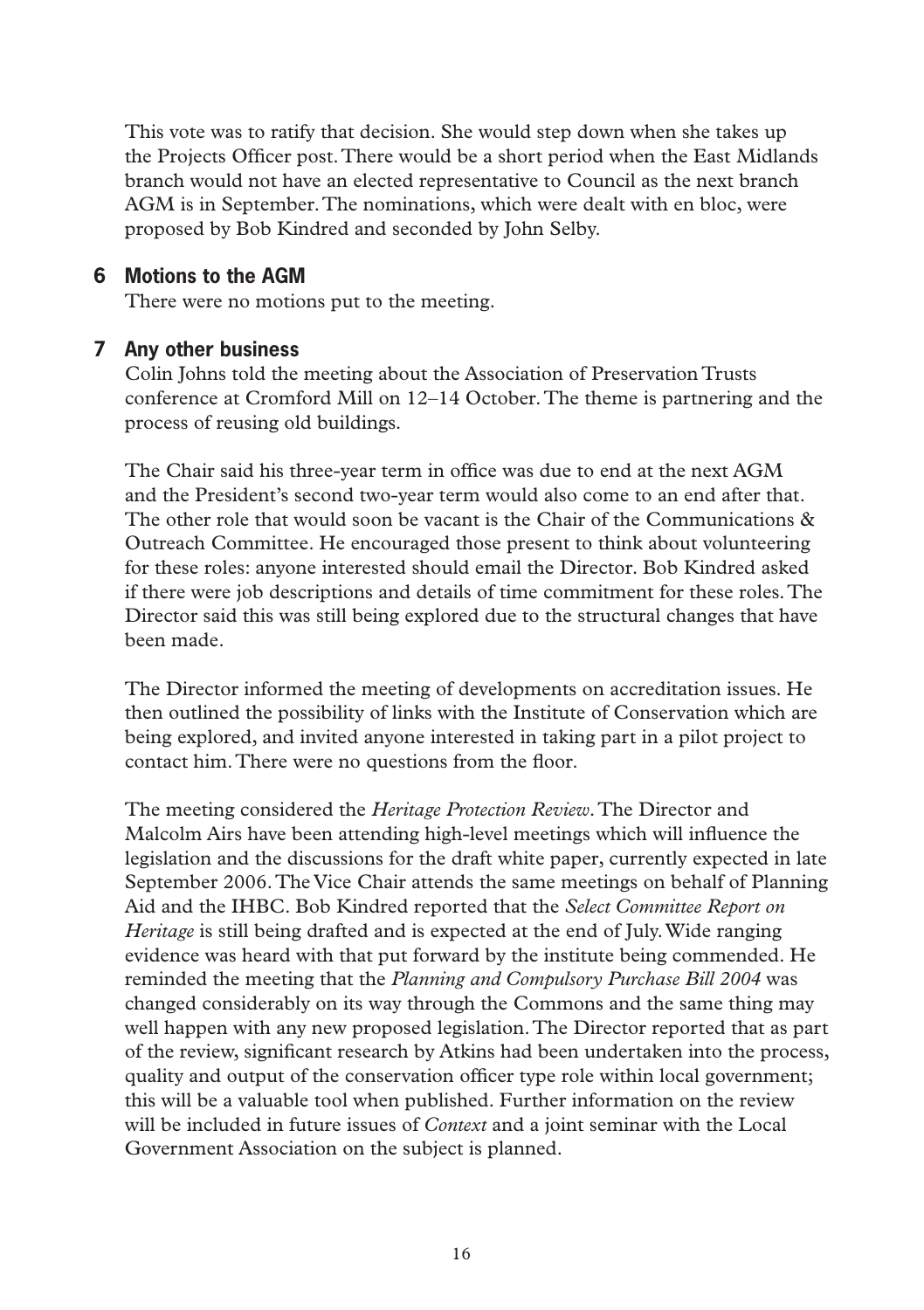The Chair led discussions on some points that were raised by the speaker from English Heritage at the start of the day.

On unified lists Rob Parkinson felt there would be little difference to those on the ground as many are unified already. Bob Kindred felt this would carry very little weight. Paul Barker felt it was time to resurvey buildings already on the lists.

On historic buildings listings which will be map-based rather than curtilage-based in future, Paul Barker said that maps were often far from perfect. Bob Kindred suggested that having two systems in place could create a confused terminology and interpretation as the existing system was retro-fitted to the new one. Other suggestions included putting listed buildings on a register and dropping the term 'listed'. However, it was pointed out that the average person in the street had heard of and understands the term listed building; if it were scrapped it could cause confusion.

Unified consents were also discussed; several local authorities have been tracking conservation area consents in the wake of the *Shimizu* case and applications have dropped dramatically. Mike Brown expressed concern that demolition should be controlled through planning.

On management and heritage protection agreements it was pointed out that these are nothing new, with many already in place, and it was felt that these do not take up much time for those in local government.

On Historic Environment Records it was considered that these developments would not make much difference to those on the ground.

The Director said the Atkins report shows that many initiatives linked to HPR were happening in some places already.

The President thanked the conference organisers, officers and council members and closed the meeting at 6.00 pm.